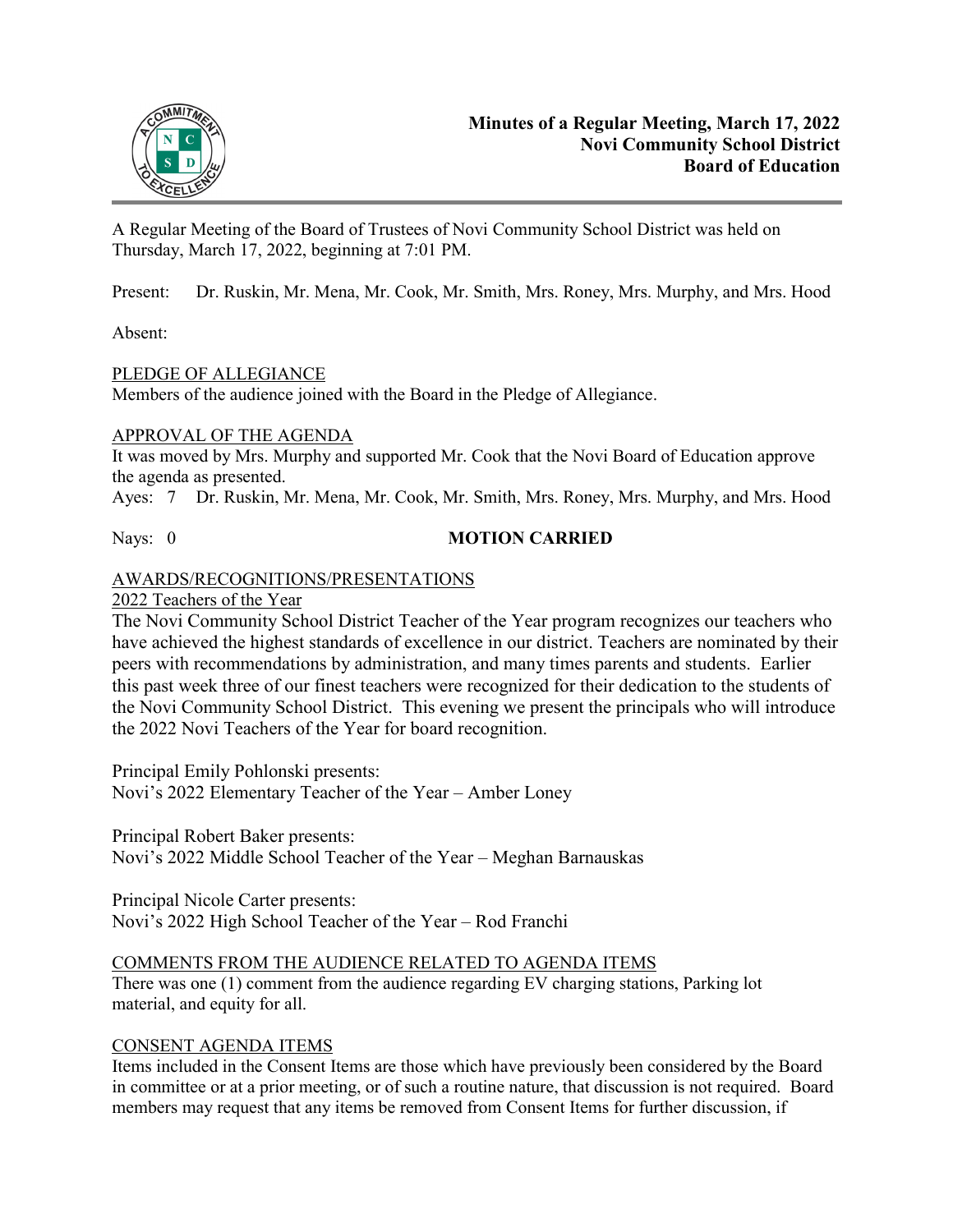additional information is needed or available.

## **CONSENT ITEMS**

- A. Approval of Minutes
	- a. Regular Meeting Minutes of March 3, 2022
- B. Approval of Bills
	- a. Board Report
	- b. Check Register for January 2022
	- c. Purchase Card Report for December 1, 2021 through December 31, 2021

It was moved by Mr. Cook and supported by Mr. Mena that the Novi Community Schools Board of Education approve the Consent Agenda Items as presented.

Ayes: 7 Dr. Ruskin, Mr. Mena, Mr. Cook, Mr. Smith, Mrs. Roney, Mrs. Murphy, and Mrs. Hood

## Nays: 0 **MOTION CARRIED**

# ACTION ITEMS

# Personnel Report A

Dr. Gary Kinzer, Assistant Superintendent of Human Resources, presents for your consideration the following personnel changes:

### **A. New Hires**

| <b>Name</b>         | <b>Bldg.</b>                     | <b>Assignment</b> |                    | <b>Reason</b> | Rate      | <b>Effective</b> |
|---------------------|----------------------------------|-------------------|--------------------|---------------|-----------|------------------|
| Nannoshi, Raniya    | <b>OH</b>                        |                   | Special Ed Teacher | New Hire      | $MA+30$   | <b>TBD</b>       |
| Shuman, Jenny       | <b>HS</b>                        |                   | Japanese Teacher   | New Hire      | <b>BA</b> | $03 - 18 - 22$   |
| Tobis, Daniel       | <b>MS</b>                        |                   | Science Teacher    | New Hire      | $BA+15$   | $03 - 25 - 22$   |
| Holman, Victor      | Career Prep                      |                   | <b>ELA</b> Teacher | New Hire      | Hourly    | $03 - 18 - 22$   |
| Steeh, Diane        | Adult Ed/Career Prep ESL Teacher |                   |                    | New Hire      | Hourly    | $03-18-22$       |
| Makled, Zena        | <b>ECEC</b>                      | Secretary         |                    | New Hire      | Level B   | $03 - 21 - 22$   |
| Olmo-Terrasa, Maria | VO.                              |                   | Special Ed Para    | Position Chg. | Level B   | 03-18-22         |
| Coolman, Susan      | <b>TRAN</b>                      | <b>Bus Driver</b> |                    | Rehire        | Hourly    | $03 - 18 - 22$   |

### **B. Retirements and Resignations**

| Name             | <b>Bldg.</b> | <i><b>Assignment</b></i>      | <b>Reason</b> | <i><b>Effective</b></i> |
|------------------|--------------|-------------------------------|---------------|-------------------------|
| Akcasu, Audrey   | NM           | 5 <sup>th</sup> Grade Teacher | Resigned      | $06-10-22$              |
| Fenchel, Kenneth | MS           | <b>History Teacher</b>        | Retired       | $06-10-22$              |
| Larson, Allison  | НS           | Speech-Language Path.         | Resigned      | $03 - 25 - 22$          |
| Moerman, Jane    | MS           | Speech-Language Path.         | Retired       | $06-10-22$              |

### **C. Leaves of Absence**

| Name             | <u>Bldg.</u> | <i>Assignment</i> | Reason                                  | <b>Effective</b>      |
|------------------|--------------|-------------------|-----------------------------------------|-----------------------|
| Stauner, Melanie | <b>ECEC</b>  |                   | Speech-Language Path. LOA #2-Child Care | 2022-2023 School Year |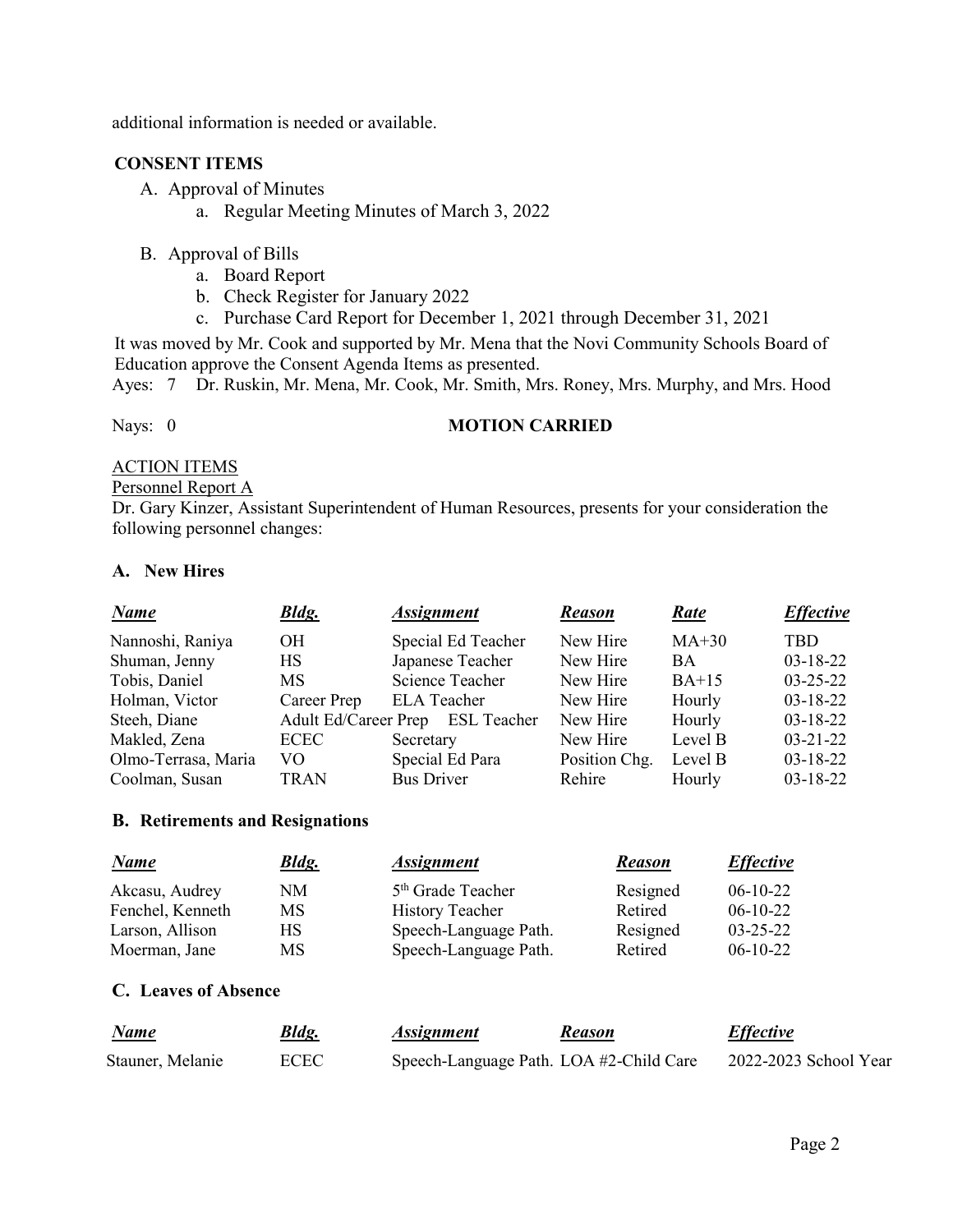It was moved by Mr. Mena and supported by Mr. Smith that the Novi Community School District Board of Education adopts the personnel report recommendations as presented. Ayes: 7 Dr. Ruskin, Mr. Mena, Mr. Cook, Mr. Smith, Mrs. Roney, Mrs. Murphy, and Mrs. Hood

# Nays: 0 **MOTION CARRIED**

Personnel Report B

Dr. Steve Matthews, Superintendent, presents for your consideration the following administrative hire: Name: Ms. Amanda Squires **Building:** Educational Services Building **Assignment:** Special Education Supervisor **Reason:** Replacement for Stacey Theophelis **Effective date:** 7-1-2022

Since the fall of 2018, the district had employed Stacey Theophelis as its' Special Education Supervisor. Ms. Theophelis left the district at the conclusion of the 2020-21 school year to become the Director of Special Education in the Clarkston Community Schools. Her resignation from the district occurred late in the school year and time did not allow for a full hiring process. Upon the recommendation of Director of Special Education, Shailee Patel, the district employed Ms. Amanda Squires as the Interim Supervisor of Special Education for the 2021-22 school year.

This position supports the implementation of Novi's special education continuum. The continuum is our approach to meeting the needs of our students with disabilities.

Ms. Squires has been in Novi for nine years. She has been part of developing our continuum and understands our approach to meeting the needs of our special education students. Ms. Squires knows our culture. She understands the type of students and parents we have in Novi. She has been instrumental in building our continuum.

Ms. Squires has been employed by the Novi Community School District since 2013. During that time, she has served as a secondary resource room teacher, teacher consultant, and Content Area Leader. Prior to her hire in the Novi Community School District, Ms. Squires was employed by the Plymouth Canton Community Schools and the Redford Union Schools.

Mrs. Squires possesses extensive knowledge and experience in special education and has proven that she will be an asset to our district as our Supervisor of Special Education. Ms. Squires has now been in her interim position for nearly nine months. As her performance in this role has been superior, we recommend that Ms. Squires be hired as the district's Supervisor of Special Education on a permanent basis.

It was moved by Mrs. Murphy and supported by Mrs. Roney that the Novi Community Schools Board of Education approve Amanda Squires as the Special Education Supervisor. Ayes: 7 Dr. Ruskin, Mr. Mena, Mr. Cook, Mr. Smith, Mrs. Roney, Mrs. Murphy, and Mrs. Hood

# Nays: 0 **MOTION CARRIED**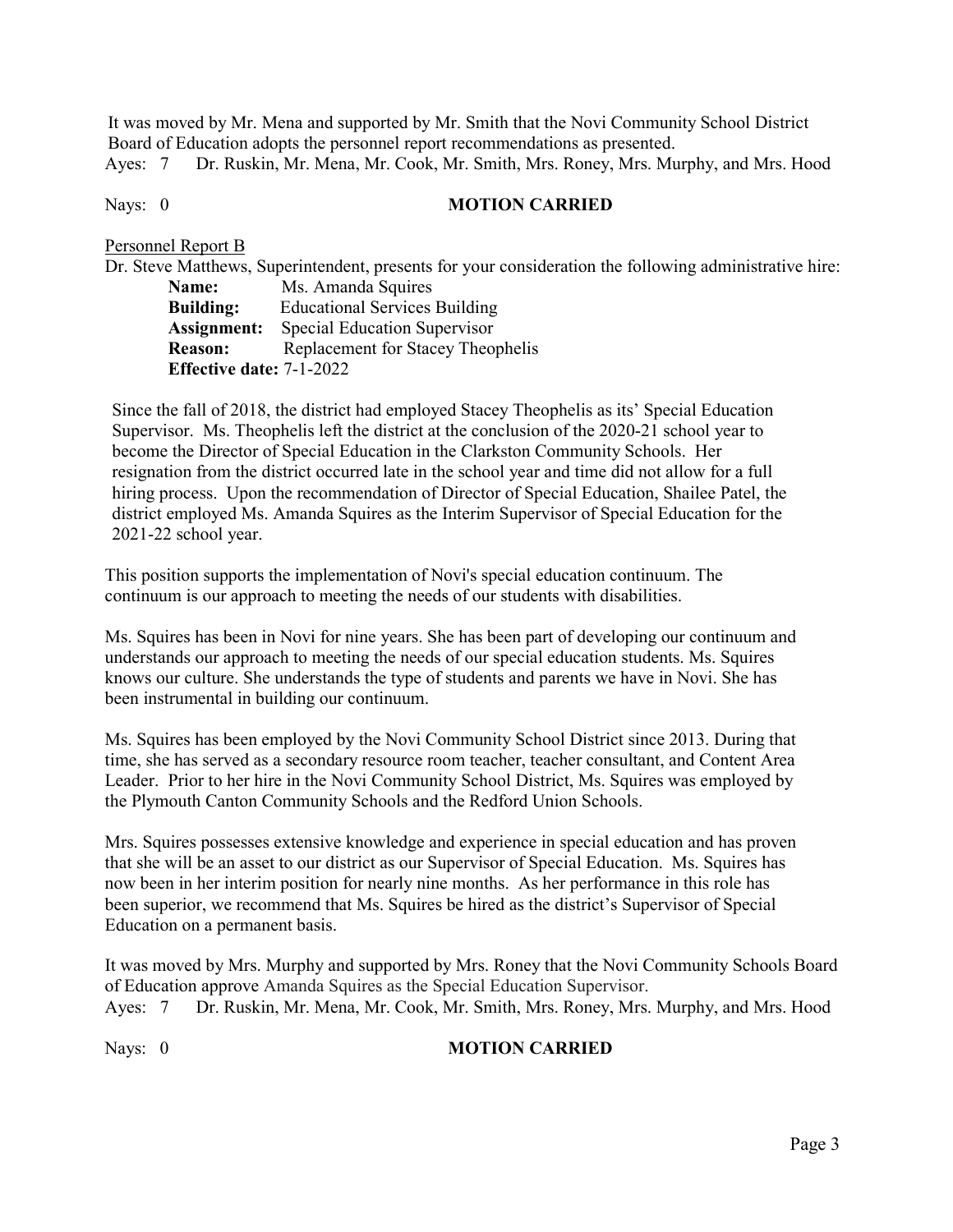# Technology Refresh Phase III

With the community support of the District's Capital Bonds, the District has been able to make substantial investments in technology resources to support teaching, learning, and operations over the past two years. The following are recommendations to refresh some of the district technology:

Phase 3 will focus on refreshing:

- The District's four Apple computer labs
- Last fleet of Chromebooks

The administration is recommending the Novi Board of Education approve the following purchases from the Technology Capital Projects (Bond) 2019 fund in the total amount of **\$645,383.00** (six hundred forty-five thousand three hundred eighty-three dollars)**.** The pricing for these purchases is based on the REMC Educational Cooperative Bid.

- 1. Award to Apple Inc. in the amount of **\$166,238.00** (one hundred sixty-six thousand two hundred thirty-eight dollars) for the purchase of 32 Mac mini computers, 68 24-inc iMac computers, 32 mice, 32 keyboards, and 68 USB-C lightning cables. The Funding Source is the 2019 School Bond Fund.
- 2. Award to Presidio, in the amount of **\$479,145** (four hundred seventy-nine thousand one hundred forty-five dollars) for the purchase of 1300 Dell 3100 Chromebooks and 33 Dell Curved Monitors. Funding Source is the 2019 School Bond Fund.

This came before the Board for information and discussion at the March 3, 2022 meeting and comes back tonight for approval.

It was moved by Mrs. Hood and supported by Mrs. Roney that the Novi Community Schools Board of Education approve the purchases listed above from the Technology Capital Projects (Bond) 2019 fund in the total amount of **\$645,383.00** (six hundred forty-five thousand three hundred eighty-three dollars).

Ayes: 7 Dr. Ruskin, Mr. Mena, Mr. Cook, Mr. Smith, Mrs. Roney, Mrs. Murphy, and Mrs. Hood

# Nays: 0 **MOTION CARRIED**

# 2021-2022 Erate Awards

On December 2, 2021, a comprehensive Request for Proposal (RFP) was released by the Novi Community School District (NCSD). On January 13, 2022, NCSD three (3) bids for the Network Electronics (switching) and Wireless Electronic and two (2) bids for the Uninterrupted Power Supplies (UPS).

The team reviewed each proposal and conducted follow-up interviews with each vendor. Based on the bid reviews and interviews, it is being recommended that the Novi Community School District award the following contracts: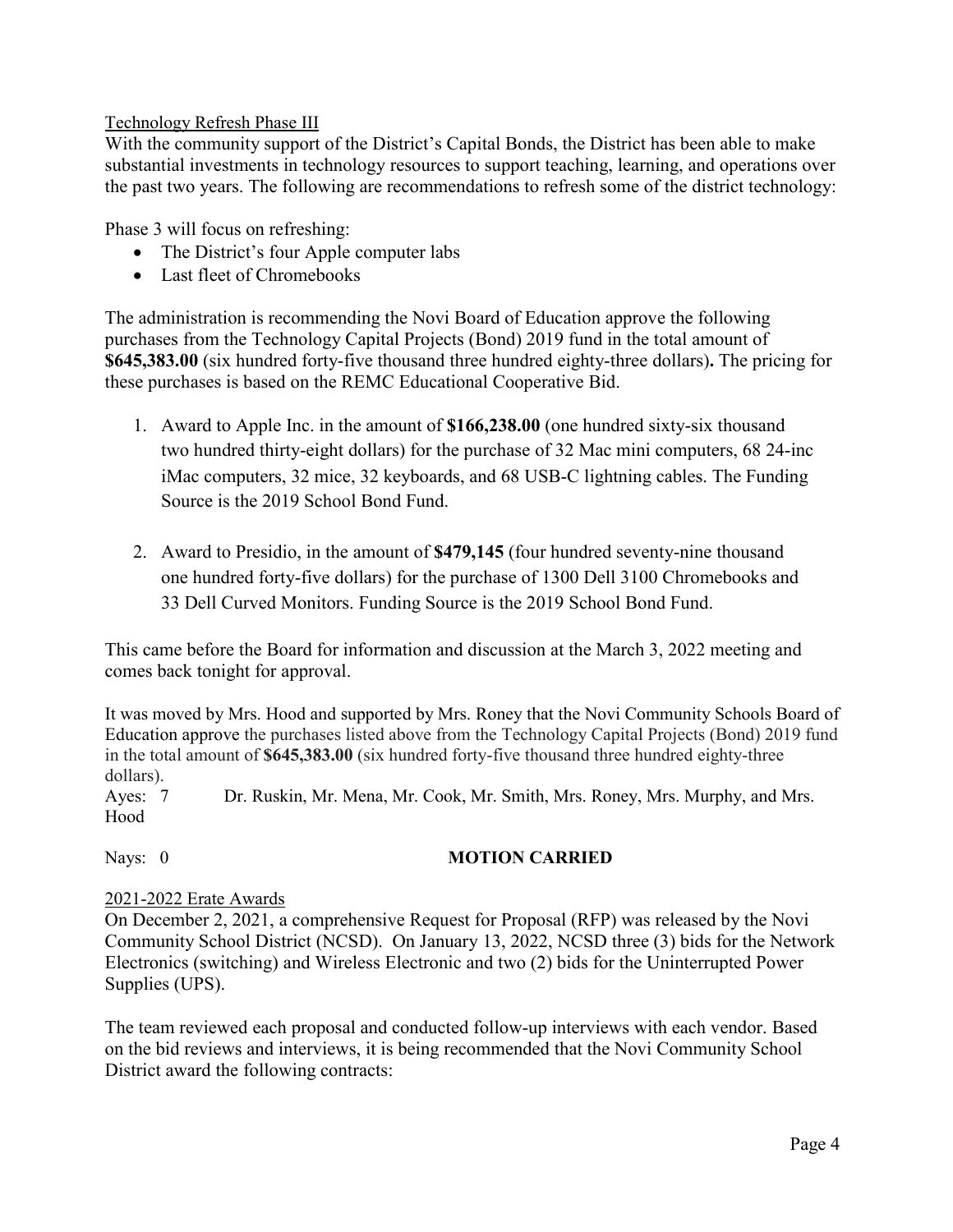- 1. Network electronics, switching, installation, support, disposal and seven years of licensing to Delta Networks in the amount of \$903,771.12. The project will include a 10% contingency managed by the District. Total project budget is \$994,148.23
- 2. Wireless electronics, installation, support, disposal and seven years of licensing to Inacomp, TSG in the amount of \$676,997.19. The project will include a 10% contingency managed by the District. Total project budget is \$774, 696.91.
- 3. Uninterruptible Power Supplies, five-year warranty, disposal of old batteries and equipment and installation to Delta Networks in the amount \$25 839.60. The project will include a 10% contingency managed by the District. Total project budget is \$28,423.56

The above projects are within the budgeted amounts for the 2019 School Bond projects. The next refresh for these projects will be scheduled in five to seven years. This replacement window is dependent upon District projects, changes in technology and needs for increased capacity to meet future growth beyond what was designed into the projects.

Each project is eligible for partial e-rate reimbursement and will be submitted to the Universal Service Fund per the federal rules and guidelines. All federal e-rate requirements, including Novi Board of Education approval, must be met by March 22, 2022.

This came before the Board for information and discussion at the March 3, 2022 meeting and comes back tonight for approval.

It was moved by Mr. Cook and supported by Mrs. Roney that the Novi Community School District Board of Education award the following contracts: Delta Networks in the amount of \$994,148.23; TSG in the amount of \$774, 696.91; and Delta Networks in the amount of \$28,423.56. Ayes: 7 Dr. Ruskin, Mr. Mena, Mr. Cook, Mr. Smith, Mrs. Roney, Mrs. Murphy, and Mrs. Hood

# Nays: 0 **MOTION CARRIED**

# 2022 Site Improvement Project

SME is recommending to the Board of Education that the 2022 Site Improvements Project be awarded to Nagle Paving Company, of Novi, Michigan. This recommendation is based upon review of the submitted bid documents and the post bid interview conducted by the owner's review team and a member of Nagle Paving Company. The four (4) contractor Bid Summary is below.

The scope of construction recommended for award includes the base bid of the program (\$3,431,937.00) and alternates that will be determined during pavement evaluation in the spring that have a full value of \$662,616.00. No voluntary alternates were submitted by Nagle Paving Company. The total recommended contract award to Nagle Paving Company for the base bid and all alternates is \$4,094,554.00.

This came before the Board for information and discussion at the March 3, 2022 meeting and comes back tonight for approval.

It was moved by Mr. Mena and supported by Mr. Cook that the Novi Community School District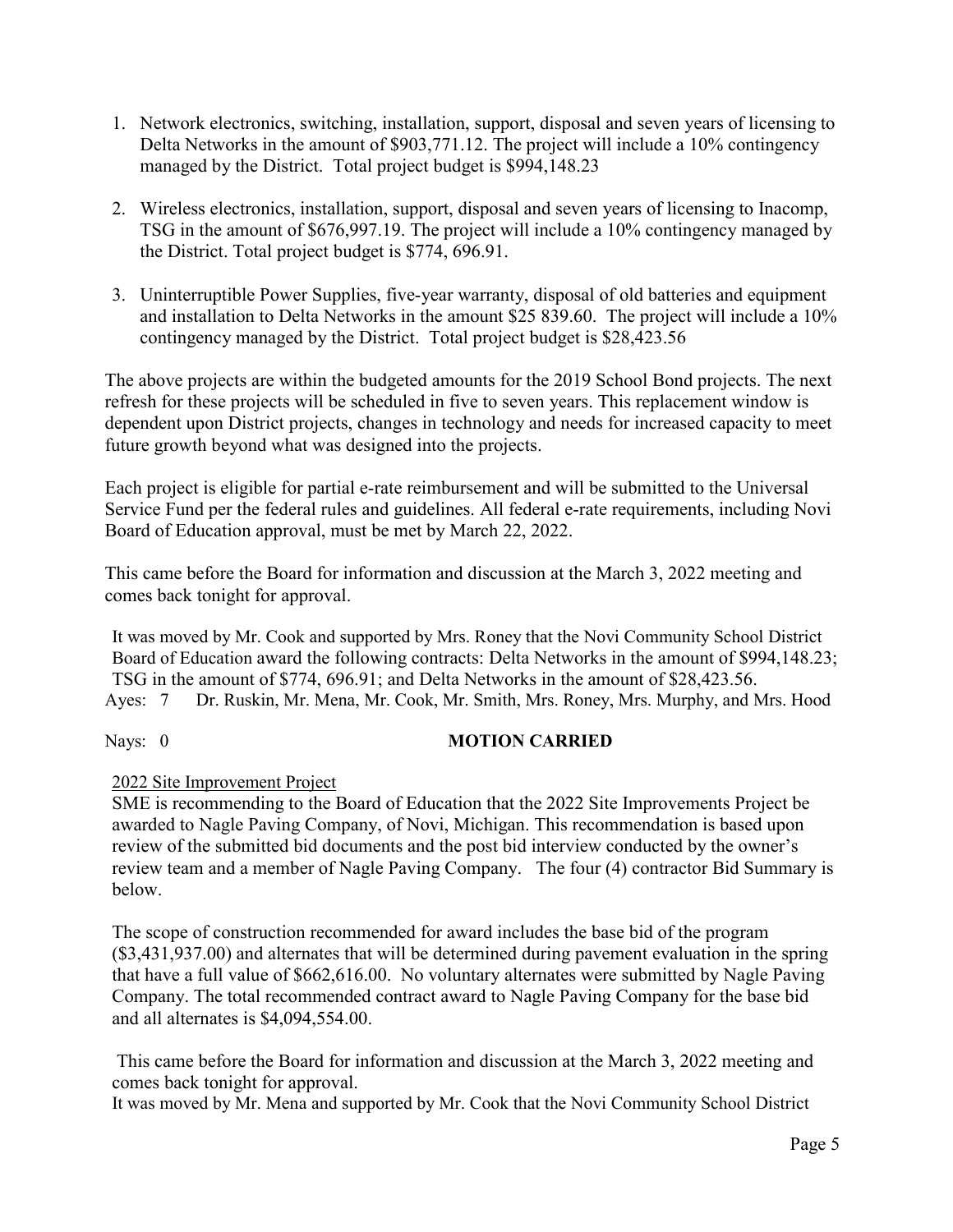Board of Education award the Site Improvements Project contract to Nagle Paving Company of Novi in the amount of \$4,094,554.00.

Ayes: 7 Dr. Ruskin, Mr. Mena, Mr. Cook, Mr. Smith, Mrs. Roney, Mrs. Murphy, and Mrs. Hood

### Nays: 0 **MOTION CARRIED**

## 2022-2023 NEA Calendar

Administration and the Novi Education Association (NEA) have reached a tentative calendar for 2022-2023. The attached calendar shows our proposed calendar, which meets the state required days and hours.

It was moved by Mrs. Hood and supported by Mrs. Murphy that the Novi Community School District Board of Education approve the 2022-2023 NEA Calendar as presented. Ayes: 6 Dr. Ruskin, Mr. Mena, Mr. Smith, Mrs. Roney, Mrs. Murphy, and Mrs. Hood

## Nays: 1 Mr. Cook **MOTION CARRIED**

### COMMITTEE REPORTS

### Curriculum Committee

Mrs. Murphy, Board Trustee and Committee Chair, reported that there was a committee meeting on March 10, 2022 and they had quite a few people in attendance who shared their concerns. She stated that the primary conversation was on the audit of our media centers and moving forward with that. Mrs. Murphy said that they received good information from Dr. Webber on what we currently have in place, that we might be able to use. She mentioned that they have some tasks before them, primarily how the Novi Public Library did is.

Mrs. Murphy reported that she need some dialogue with other people who have managed to do audits to see if there is anything we need to be aware of as we go into that space. She stated that they also talked about other opportunities from additional stakeholders and whether we want to do that through expanding our Curriculum Committee or other venue opportunities. Mrs. Murphy said they did not come up with any resolution, just an initial discussion of that. She mentioned that their next meeting is April 14 at 3:30 PM because there is a work session after that, at 5:00 PM.

### Governance and Policy Committee

Mr. Cook, Board Vice-President and Acting Chairperson, reported that the committee met on March 14, at 3:00 PM. He stated that there were a couple of Miller Johnson policies to review, 2002 – Child Find, that has required verbiage, and 2005 – Communication and Distribution of Communication Materials, which is already one of our policies. Mr. Cook said that the committee also talked about 8010, our social media policy and verbiage changes that go into it. He mentioned that this policy will come back to committee for further review.

Mr. Cook reported the committee also looked at 3004 – Textbooks and Other Instructional Materials. He stated that they talked about removing "the Other Instructional Materials," adding Primary Instructional Materials and defining that. Mr. Cook said the committee is going to get verbiage coming back from that. He mentioned that there were a couple of comments from the audience.

Mr. Cook reported that he explained that the committee meetings are not covered by the Open Meetings Act because there are only three (3) Board members, they do not make decisions just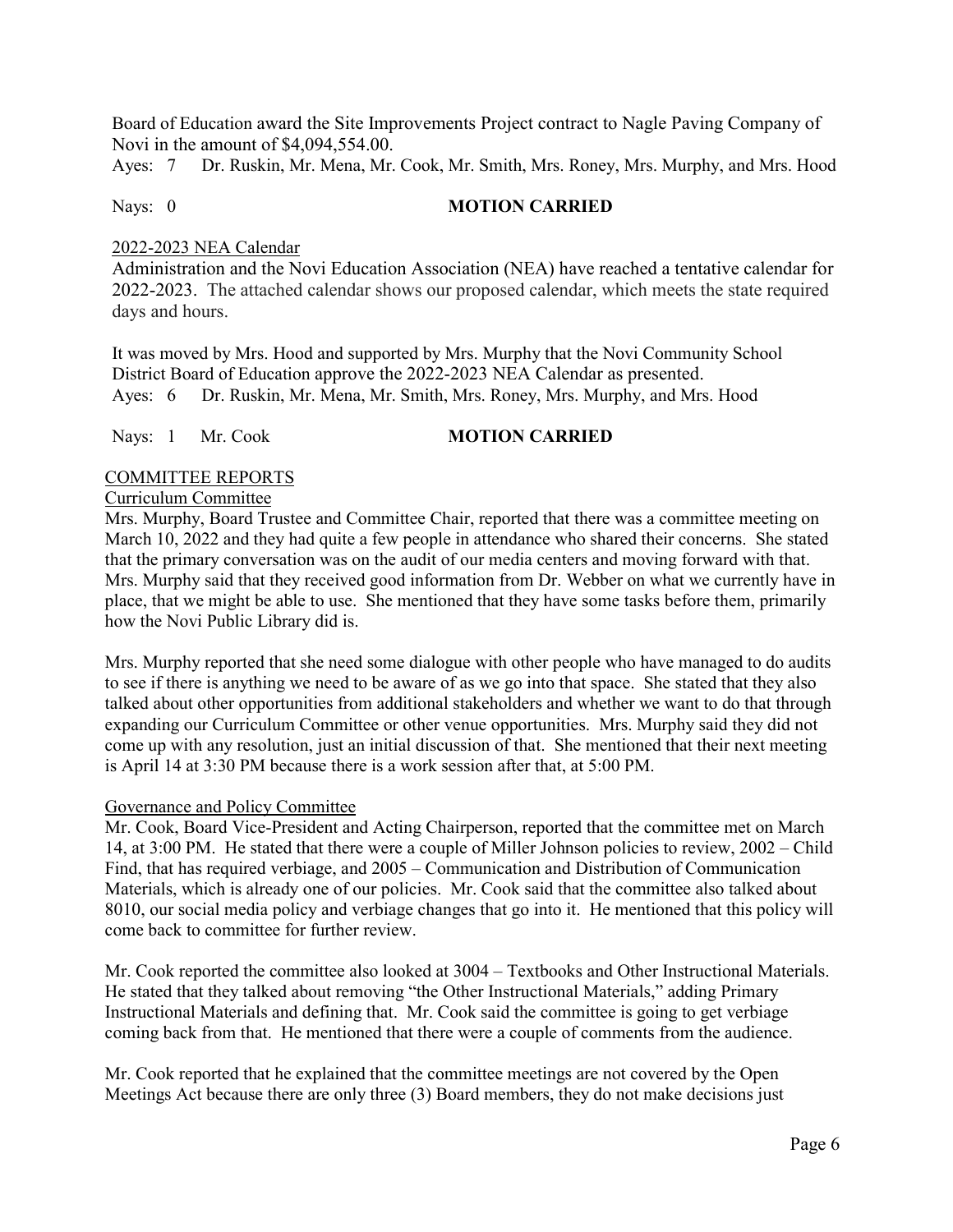recommendations, and there is no action taken at those committees. He stated that we do not necessarily need the comments from the audience, but we are going to keep them open to the public so they can come and see what we are doing and keep the transparency going.

### Capital Projects Committee

Mr. Mena, Board Secretary and Committee Chair, reported that the committee met over at Village Oaks and had a tour of the construction area and the building. He stated that the place looks fantastic. Mr. Mena said the committee reviewed the bond budget, the cash flow, and discussed future bond sales. He mentioned they discussed some of the challenges and strategies, moving forward, to make up for some of the challenges that the District has due to the inflation we are facing on construction materials. Mr. Mena reported that the committee talked about how we will move forward with the pool and activity center. He stated they discussed the upcoming presentation to the Board.

## COMMENTS FROM THE AUDIENCE

There were no comments from that audience.

## SUPERINTENDENT REPORT

Dr. Steve Matthews, Superintendent of Schools, reported that on March 16, 2020, two (2) years ago yesterday, was the first day that we went to completely virtual instruction for the rest of the 2019- 2020 school year. He stated that he would be remiss if he did not express his appreciation to our staff, administrators, teachers, bus drivers and food service, who continued to deliver food every day during the shutdown. Dr. Matthews said that during the shutdown, we provided instruction every day; we, as a Board, met with the administrative team on a regular basis, throughout the first few weeks of that pandemic and did tremendous things for our District. He expressed he appreciation to everyone in our community for banding together and really working to make sure we met the needs of our students.

Dr. Matthews reported that in the 2021 school year, we had options for our students and it has been a difficult two (2) years, but all the districts that navigated through that turbulent time. He stated that with the Board's leadership, we have navigated very well and he appreciates everything that the Board has done, everything that out staff has done to meet the needs of the students in our District.

Dr. Matthews said that this week e had a STEMi truck, which is a science, technology, engineering, and math truck behind Novi Meadows. He reported that our fifth Grade students have had the opportunity to rotate through that experience. He mentioned that it had collaborative robots, virtual extended reality, self-driving model cars (not full-size cars), and 3-D animation. Dr. Matthews stated that the students rotated through those stations to get a taste of that with the hope that they will find things that are interesting, exciting, and that potentially could be career options for them as they move forward. He said that this is a collaborative effort between Oakland Schools and the cooperating districts in Oakland County. Dr. Matthews expressed his appreciation for the opportunity that this provided to students in our District.

Dr. Matthews reported that this week, our high school spring sports season has started and we wish all of our student athletes good luck. He expressed his appreciation to our community, as they have provided us with outstanding outdoor facilities specifically, the baseball field, which has the turf that enables our students to get out on, this week. Dr. Matthews stated other districts around us may not have been able to get out on their baseball fields because they are still soggy.

Dr. Matthews expressed his gratitude to Don Watchowski and his staff because last weekend, they hosted the MHSAA hockey finals at USA Hockey. He said that our staff was responsible for game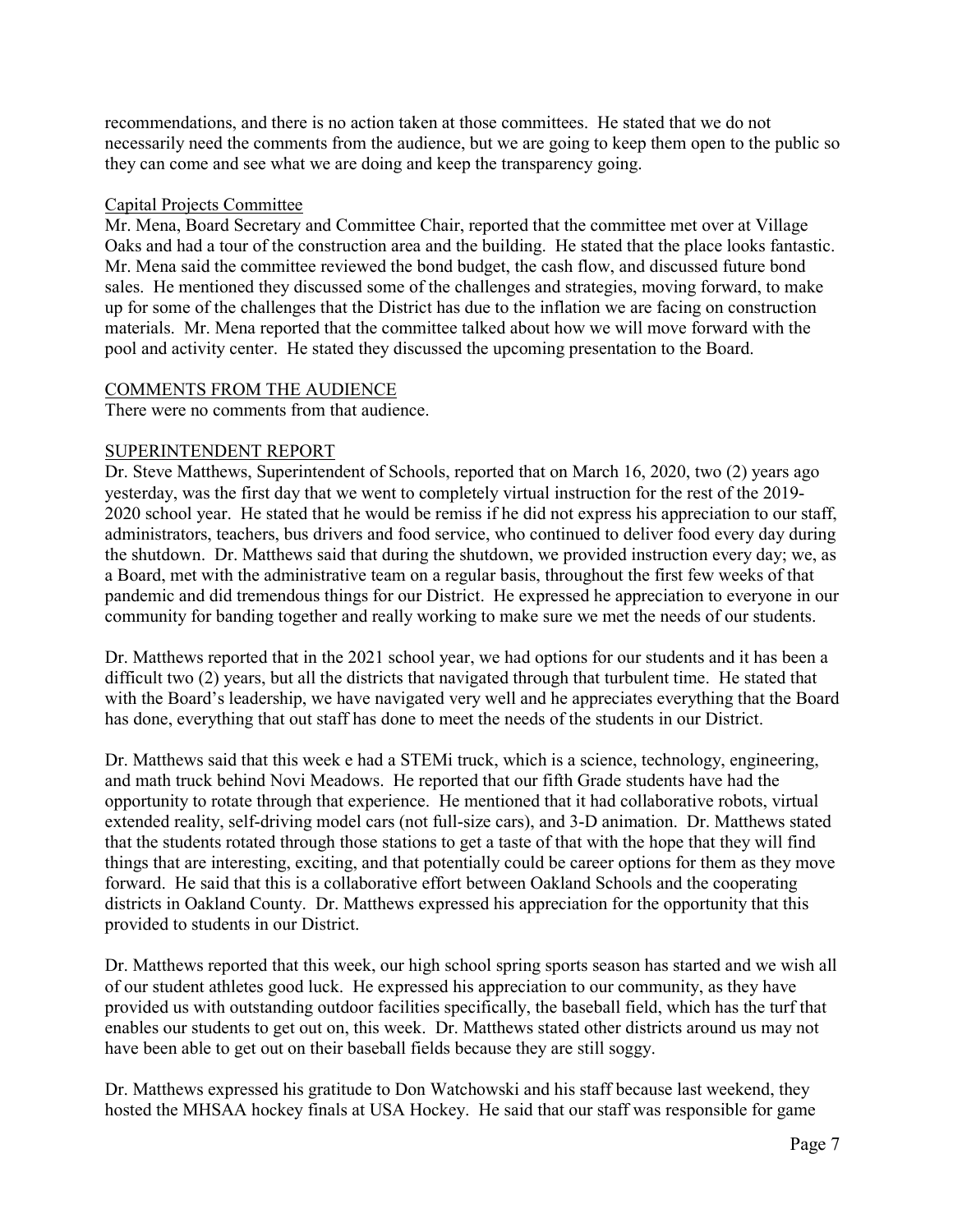day activities and it was a tremendous task. Dr. Matthews mentioned that they were there most of the day on Thursday, Friday, and Saturday. He reported that it is a wonderful service they are willing to provide MHSAA and we do not benefit financially from that, but we do benefit from supporting our student athletes throughout the State of Michigan who came to USA Hockey to play in the finals.

Dr. Matthews, also, expressed his gratitude to Ms. Sheila Holly for the new graphics that are up on the screen. He reported that Ms. Holly worked with Justin Jarvis and created those and we appreciate them both.

## ADMINISTRATIVE REPORTS

Mr. Greg McIntyre, Assistant Superintendent of Business and Operations, reported that he had three (3) updates for the Board. He stated the first one is regarding the land swap. Mr. McIntyre said that Thrun prepared a first draft agreement that they are reviewing now. He mentioned that ChemTech will survey this and conduct a wetland study by the first week of April.

Mr. McIntyre reported the second update is on the Series 2 Bond. He stated that Dr. Matthews and he have a rating call conference with Moody's next Monday, at 11:00 AM. Mr. McIntyre said, for those of you who remember the last bond, we had a double A2 rating, which is the third highest rating. He mentioned that they are basing this, not on the property values, but on Fund Balance and enrollment. Mr. McIntyre reported that those are the types of things they are going to be looking at.

Mr. McIntyre stated the third update is with food service. He said that we sent out a notice of perspective bidders last Friday and we are going to do the legal notice in the paper around mid-April. Mr. McIntyre mentioned that we have not gotten approval for the RFP yet, so that is forthcoming and we will present that to the Board once the MDE signs off on it.

Dr. Gary Kinzer, Assistant Superintendent of Human Resources, reported that Brian Langley pitched in for him in the Mentee Monday session number five (5). He stated that this session was, What Thriving Looks Like, and he enlisted the support of Meghan Barnauskas, Amber Loney, and Rod Franchi. Dr. Kinzer said that they spent the session working with our new teachers and defining what success in the classroom looks like. He mentioned that it was a great session.

Dr. Kinzer reported that our administrators were busy this week in career fairs. He stated that we attended Michigan State career fair on Monday and combined Eastern Michigan and Western Michigan's career fair on Wednesday. Dr. Kinzer said that while the number were not as high as they once were, the quality was. He mentioned that they were able to meet with some excellent candidates.

Dr. RJ Webber, Assistant Superintendent for Academic Services, mentioned that there would be a math joke at the end of his presentation. He reported that this week our K-6 administrators, including our virtual school, met with iReady and their data teams. Dr. Webber stated that on April 7 there will be a presentation on this iReady data. He said that he is excited about how this ties in with what Dr. Matthews was talking about tonight. Dr. Webber mentioned that they are also going to be looking at the winter data from two (2) years ago and our winter data this cycle to really analyze how our K-6 kids did academically within that two (2) year timeframe.

Dr. Webber reported, on Sunday, that he was very fortunate to be speaking at the Michigan Inter-Scholastic Athletic Administrators Association. He stated that he spoke about mental health and wellbeing to every athletic director in the state and also the trainers. Dr. Webber said that he would share with the Board at the next meeting what he gets to hare on Sunday afternoon. He mentioned that it is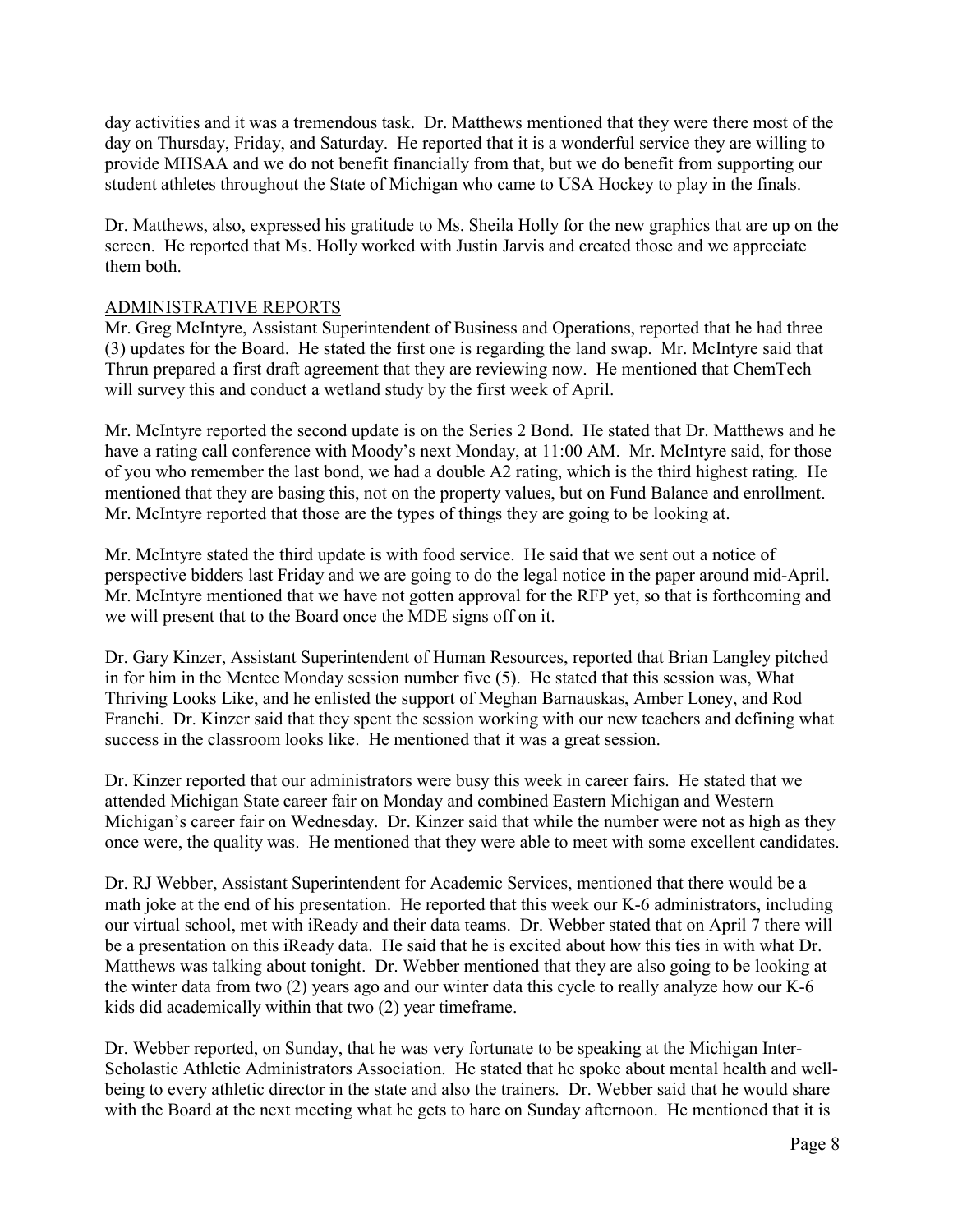pretty epic and something that came here. Dr. Webber reported that it will impact many families all the way from Monroe, Michigan to Iron Mountain and it makes him happy. He stated that he will just say, "calculator," instead of catch you later.

## BOARD COMMUNICATION

Dr. Ruskin, Board President, reported that Ms. Moissef invited the Board to the STEMi and she saw some pictures online. She stated that it looked brilliant and overwhelming. Dr. Ruskin said that she was a little afraid to visit because when you get in there, it looked like there was a lot of activity. She mentioned that it looked like it was great and more incredible that some classrooms. Dr. Ruskin stated that if anyone has time, it is open in the morning and in the afternoon it will be gone after tomorrow.

Mr. Mena, Board Secretary, reported that last year he was appointed to the Novi Broadband Committee. He stated that they moved forward with hiring a consultant to basically map out the entire city to look at the possibility of actually building out our fiber network here. Mr. Mena said right now they are going to see who exactly has fiber and reach out to some vendors who already have been running stuff throughout the city, then determine where the needs are and what the next steps will be. He mentioned that they will probably want to reach out to the schools what they have network wise.

Mr. Mena reported that the cool thing is that a lot of this now would be funded by private equity firms that we you potentially partner with if we decide that it is feasible to do so. He stated that there would not be an initial outlay by the taxpayers necessarily and the hope is that the cost and reliability would be lower and greater respectively, but this is a long-term project and there are cities around the country that have already done this successfully. Mr. Mena said that there are some fiber networks that have been out there for like 60 years, so this is an exciting project.

Mrs. Hood, Board Treasurer, said thank you to Dr. Matthews for mentioning spring sports and to wear green tonight. She reported that the varsity and JV baseball teams were just announced today and we have turf fields. Mrs. Hood stated that Novi typically hosts a lot of home games the first few weeks of the year, which is great and there are five (5) double headers the first couple of weeks of April. She said that if anyone is looking for high school baseball, go out and watch.

Mrs. Hood reported that the Novi Educational Foundation has their no go Green Gala. She stated that they did the same thing last year and it is online. Mrs. Hood said it is the best gala you will never attend, except for an online presence. She mentioned that it is over the April  $22<sup>nd</sup>$  through April  $24<sup>th</sup>$ weekend. Mrs. Hood reported that a lot of people give money and if every household gave twenty dollars, it would be a beautiful thing for the foundation. She stated that they will be auctioning off items and Mr. Smith had been the auctioneer in the past but it will be online, so there will not be an auctioneer. Mrs. Hood said to watch for it on Twitter or Facebook to see how you can participate.

Mrs. Hood mentioned that the DEI committee meeting is coming up on April  $7<sup>th</sup>$  and she wanted to let people know. She reported that Mrs. Murphy is the chair.

Mrs. Hood reported that on Tuesday MASB had their quarterly session on Members Matter. She stated that it was nice because it was a quick sixty minutes, at noon. Mrs. Hood stated that they talked about things, but one thing was the new Do Not Sign initiative. She said that there is a new voucher petition called Let Michigan Kids Learn, now that Betsy Devos is back in Michigan. Mrs. Hood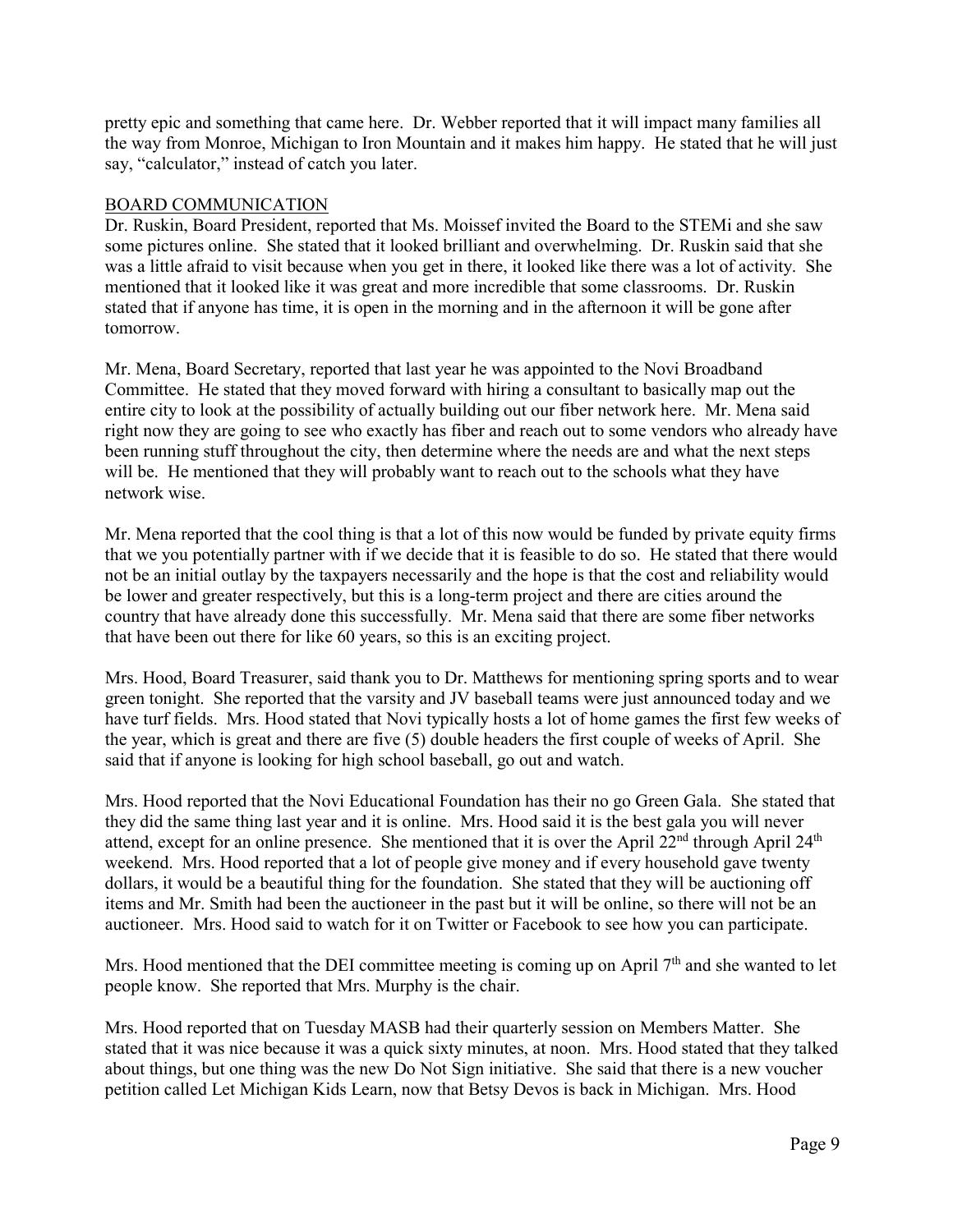mentioned that this will be used to undermine public schools and really she is trying to privatize public schools. She stated please do not sign it.

Mrs. Hood reported that the MASB and several other organizations are getting together a do not sign initiative. She stated that she does not know how effective it is going to be. Mrs. Hood said that they need a required 430,000 signatures and if that happens, the legislature will pass it and make it a law and the governor's signature will not be needed. She mentioned that in the past the governor has vetoed a similar legislation.

Mrs. Roney, Board Trustee, reported that she attended the OCSBA meeting last night and they had a few people who spoke and they had a legislative update. She stated that there is a proposal that allows people to donate to private schools and get a tax write off. Mrs. Roney said that it would be harmful to public schools. She mentioned that they also talked about the fact that we need to reach out to our legislators and ask them to fully fund special education. Mrs. Roney reported that we are only getting fifteen percent.

Mrs. Roney stated that a gentleman talked about the governor's governance behavior that impacts school student achievement and how the school board can affect highly effective students' achievement. She said that if a school board is together and not in disarray, they tend to keep superintendents. Mrs. Roney mentioned that was the big thing that they focused on, having a board that works well together.

Mrs. Roney reported that she is thankful for her colleagues and that they all work well together. She stated that she has heard some horror stories which brings her to these school boards when they have meetings, they do a commentary from the administrators and the board right after the consent agenda, like they are holding them hostage. Mrs. Roney said we wait until the bitter end and by then we have lost a lot of our people, even those who are listening at home. Mrs. Roney mentioned that she spoke with Walled Lake, Clarkston, and Waterford and we are one of the few that do not have it right at the beginning.

Mrs. Roney reported that she appreciated the teachers who were selected as Teachers of the Year. She stated that maybe one will get Teacher of Michigan or Oakland County, then Michigan.

Mr. Cook, Board Vice-President, apologized to Ms. Patel because last week we had the opportunity to attend the middle school pre-festival choir concert and he unknowingly sat directly in front of her. He reported that she is not quite as tall as he is and he may have blocked her view a bit. Mr. Cook stated that he did not block the sound and the kids sounded fabulous. He said that the choir goes to festival next week and Mr. Bon has those kids sounding great even though he has only been there since midyear.

Mr. Cook reported that the high school choir followed with their pre-festival concert and they also did a wonderful job. He stated that their festival was yesterday and they came back with all ones and now qualify for states. Mr. Cook said that the chorale also competed yesterday, or performed.

Mr. Cook asked Dr. Webber if there was anything that STEMi is showing off that Novi does not offer?

Dr. Webber responded that we have sixth grade robots and digital graphics, but stuff like the virtual reality piece is something that he believes the kids enjoy and something that is moving into augment